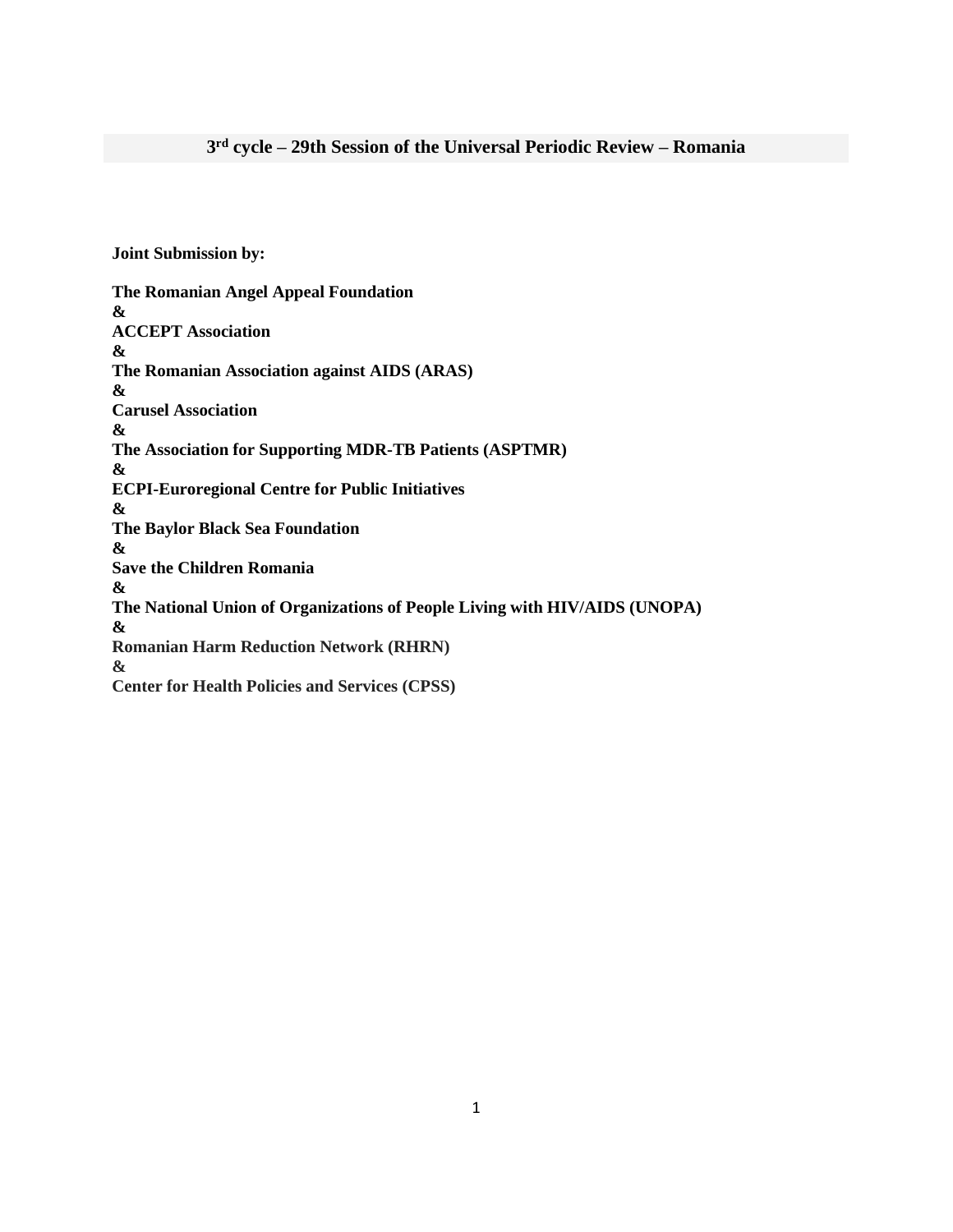**SUBMISSION PREPARED BY The Romanian Angel Appeal Foundation, ACCEPT Association, The Romanian Association against AIDS (ARAS), Carusel Association, The Association for Supporting MDR-TB Patients (ASPTMR), ECPI-Euroregional Centre for Public Initiatives, The Baylor Black Sea Foundation, Save the Children Romania, The National Union of Organizations of People Living with HIV/AIDS (UNOPA), Romanian Harm Reduction Network (RHRN), Center for Health Policies and Services (CPSS)**

# **FOR THE UNIVERSAL PERIODIC REVIEW OF ROMANIA BY THE HUMAN RIGHTS COUNCIL –3 nd cycle 29th Session**

# **KEY WORDS: Discrimination on the basis of HIV status; sexuality education; right to health; right to privacy; rights of the child**

## **INTRODUCTION**

- **1.** This compilation of information has been produced in June 2017 by the group of organizations above-mentioned who advocate for equal right to health for all, including persons belonging to vulnerable categories. The crosscutting element of this submission is the concept that the enjoyment of the right to health must be ensured for all, without discrimination. The focus of the submission is on vulnerable categories of people that are often subjected to multiple forms of discrimination – women living with HIV, adolescents, children, homeless people, people who inject drugs and persons affected by tuberculosis.
- **2.** The submission is relevant for the implementation of the following recommendations accepted by Romania at UPR 2013: 109.44 (Cuba), 109.71 (Austria), 109.56 (Holy Sea), 109.48 (Costa Rica), 109.45 (Australia), 109.65 (Brazil), 109.111 (Netherlands), 109.112 (Slovenia), 109.31 (Ecuador).

The right to privacy, the right to health, the right to non-discrimination: Recommendations nos. 109.44, 109.71, 109.56, 109.48, 109.45, 109.65.

- **3. The rights of persons living with HIV/AIDS**
- $\rightarrow$  The lack of a national HIV framework since 2007 and failure to reinstate the National AIDS multi-sectorial Commission, while HIV incidence is growing among vulnerable groups and harm reduction interventions are not funded at national scale<sup>1</sup>.
- $\rightarrow$  The lack of coordination between policy and programmatic response to HIV/AIDS and the National Public Health Strategy 2014-2020 undermines the coverage and sustainability of harm reduction services that are not implemented at national or regional scale.
- $\rightarrow$  The current National HIV Program is not actively implementing the new approaches on HIV prevention (PREP, PEP, treatment as prevention) and also not targeting MSM (men having sex with men), despite the fact that it is one of the most affected population group, while no HIV prevention interventions are implemented at national or regional level. Additionally, the budget available is insufficient for ensuring HIV monitoring (CD4, VL, resistance profile) in accordance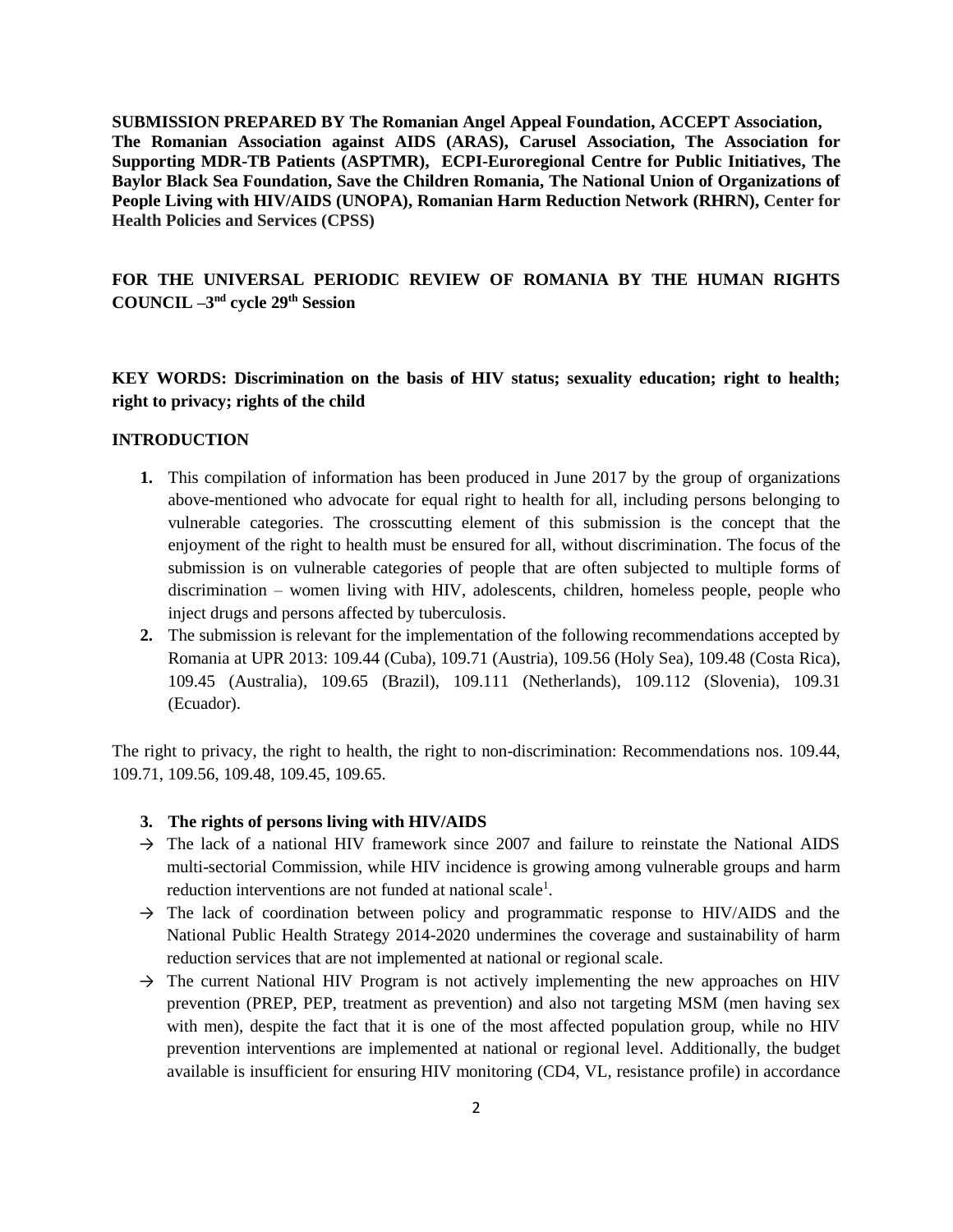with the national and international guidelines. Other types of routines screenings are not addressed.

- $\rightarrow$  The drug procurement scheme based on a decentralized system leads to inconsistencies and gaps affecting access to treatment and health care of patients who are covered by the ARV treatment.
- $\rightarrow$  Healthcare units' refusing to treat women living with HIV for obstetrics and gynecological healthcare needs is leading to cases when patients do not get adequate medical treatment, resort to self-medication or unsafe abortion, are exposed to discrimination and do not declare their HIV status when accessing future healthcare services.
- $\rightarrow$  Cases of discrimination against persons living with HIV in healthcare services remain unpunished and unrecognized.

## **4.** *Recommendations***:**

- $\checkmark$  To adopt and allocate a budget for the National Strategy on HIV/AIDS and for the National Strategy on Sexual and Reproductive Health and Rights.
- $\checkmark$  To insure that the HIV/AIDS National Commission is efficiently working.
- $\checkmark$  To sanction violations of the *Law on Patient's Rights*, including the right to confidentiality and non-discrimination on the ground of HIV pozitive status.
- $\checkmark$  To take measures to regularly ensure information and training of the medical personnel from all levels on HIV (including universal precautions and nosocomial transmission of HIV) and *HIV during Pregnancy Clinical Guide*, patients' rights in general, sexual and reproductive rights of the persons living with HIV, develop communication skills and non-discriminatory attitudes.
- $\checkmark$  To ensure access to HIV free testing for all medical personnel.
- $\checkmark$  To improve cooperation between health care units, medical services, or national programs (HIV and TB) in order to provide quality services in situations when an interdisciplinary approach is needed to handle patients with HIV and other comorbidities (HCV, TB, cancer), cases of pregnant women living with HIV family planning, ob/gyn, cervical cancer screening).
- $\checkmark$  To adopt legislation that allow ministries and state agencies to subcontract social and medical services targeting vulnerable populations to NGOs.
- $\checkmark$  To adopt legislation that grants access to HIV testing without parental consent below 18 years of age.

### **5. The rights of people who inject drugs (PWID)**

- → The current National Drug Strategy 2013-2020 implemented by National Antidrug Agency lacks financial support and operational plans for scaling up HIV/AIDS prevention interventions at national or regional level targeting people who inject drugs (PWID), despite the fact that this group represents one of the most affected key populations.
- $\rightarrow$  The harm reduction interventions are excessively based on external donors despite the fact Romania is a member state of the European Union, and cannot cover the funding gap for services with direct effects in decreasing of the already limited harm reduction interventions<sup>2</sup>.
- $\rightarrow$  Access to the treatment of drug-related infectious diseases remains difficult for those with chronic Hepatitis C, while access to opioid substitution treatment  $(OST)$  remains poor<sup>3</sup>.
- $\rightarrow$  Prevention information is mainly oriented towards diagnosis, and is not focused on information and education provisions, and access to adequate prevention measures.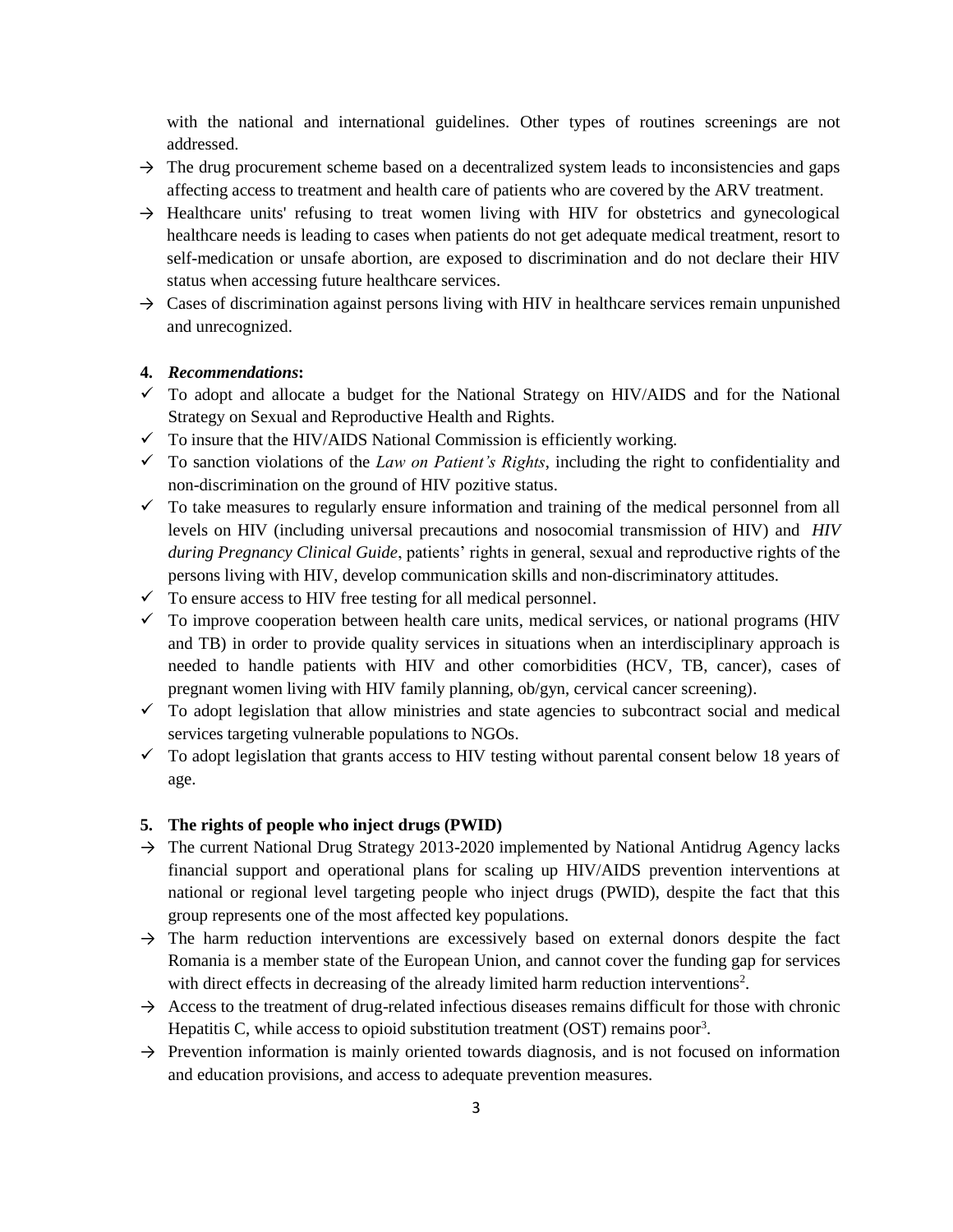## **6.** *Recommendations***:**

- $\checkmark$  To apply a human rights-based approach to PWID so that they do not forfeit their basic rights to health and social services<sup>4</sup>.
- $\checkmark$  To strengthen access to OST, scale up the methadone maintenance treatment and increase overdose prevention through take-home naloxone programs and the opening of safe consumption facilities in capital and major cities.
- $\checkmark$  Increase and subsidize the needle and syringe programs at national level.
- $\checkmark$  Introduce a national funding mechanism that allow civil society operators to provide subsidized services from national sources that meet the needs of people who inject drugs<sup>5</sup>.
- $\checkmark$  Make available HIV and Hepatitis C tests and treatment by integrating these services with harm reduction programs.

The rights of the child: Recommendations nos. 109.111, 109.112, 109.31, 109.43

## **7. Teen pregnancy**

- $\rightarrow$  Teen pregnancy remains an area of concern. According to EUROSTAT data, Romanian adolescents make one third of births by girls under 15 years old in the EU-28 (676 live births, representing 34.73% of EU 28) and almost one third of all births of girls of 15 years old in the EU-28 (28.43%). The live birth rate for under 20 year olds is the highest in the European Union (14.07% in 2015). According to EUROSTAT data, in 2015 alone, 9291 girls gave birth. 676 of them were under 15 years old. Many of the underage mothers have more than one child before turning 18. Out of the 9291 child-mothers, 1072 were at the second birth and 98 at the third.
- $\rightarrow$  Sexual and reproductive health education in schools is provided on a limited scale and there is no publicly available evaluation of its impact – less than 6% of pupils study in school "Education for Health", an optional subject that contains some information on sexual and reproductive health.
- $\rightarrow$  According to the law, parental consent for accessing sexual and reproductive health care services is required until 16 years old,<sup>6</sup> although the legal age of consent for sexual relations is 15 years old.<sup>7</sup> Nevertheless, in practice, health care providers require parental consent until 18 years old.

## *8. Recommendations:*

- $\checkmark$  To adopt the National Strategy on Sexual and Reproductive Health and Rights.
- $\checkmark$  To take measures to prevent teenage pregnancy and ensure services for supporting teenage mothers to continue their education and have access on the labor market.
- $\checkmark$  To include mandatory comprehensive sexual and reproductive health education in schools.
- $\checkmark$  To engage into developing the capacity and establishing competences of professional orientation and counseling centers, social workers, child workers, and family planning centers to monitor, identify and assist the cases at risk of school abandonment, child marriage, and early pregnancy.
- $\checkmark$  To immediately take firm measures to redress rights violations and ensure protection of children involved, according to the principle of best interest of the child: sanctioning the persons responsible for breaching the law and endangering the health and rights of the children, providing individualized counseling and assistance to the victims of child marriage, domestic violence, sexual violence, and providing counseling to children with regards to continuing their education, professional opportunities, child rearing, etc.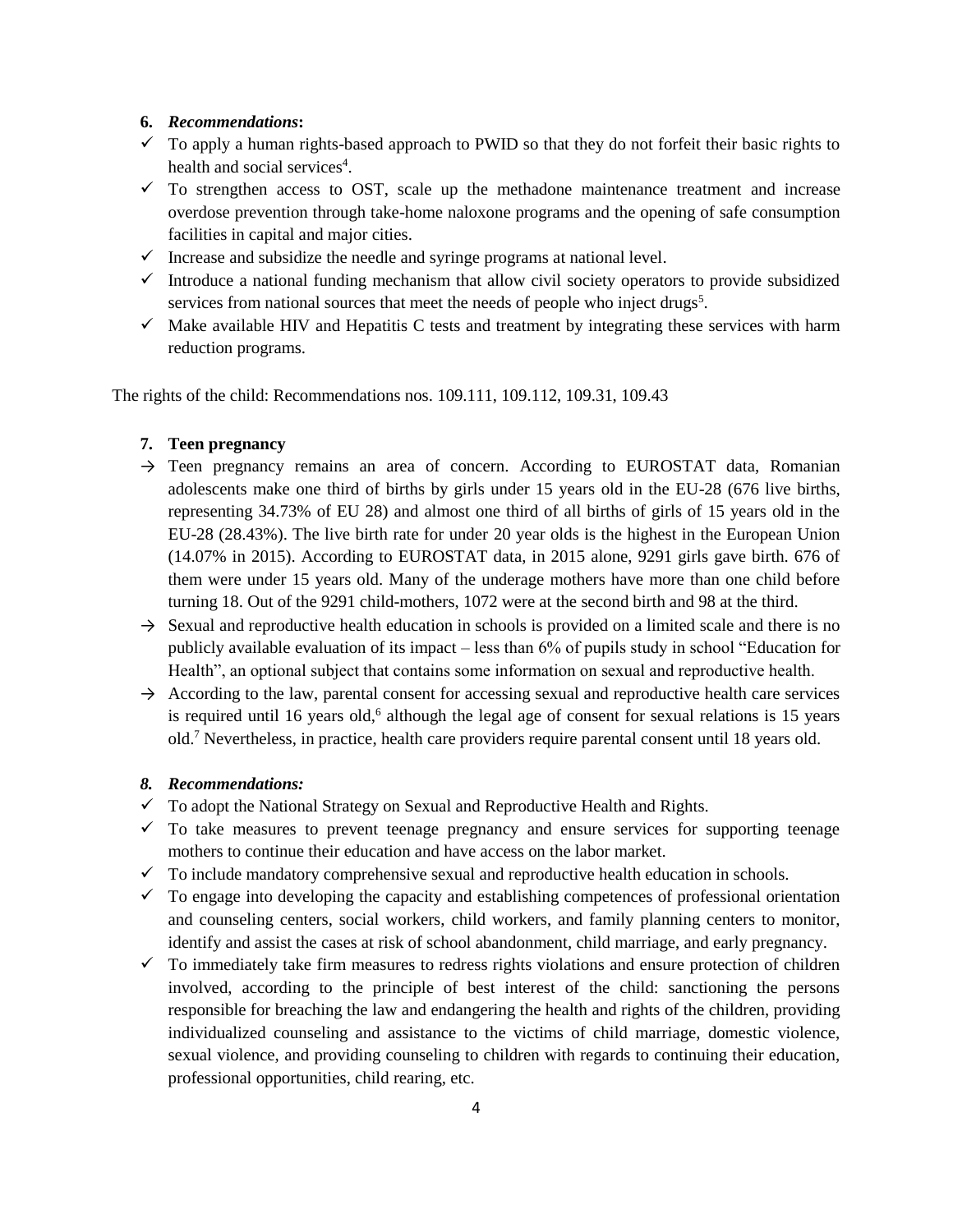## **9. Sexuality education**

- $\rightarrow$  Sexuality education in Romania continues to be a controversial topic, despite the fact that this education is critically important to the pupils' psychological, mental and social development and empowers them to understand and claim their sexual and reproductive rights. It is not properly addressed by the authorities, politicians or media during the public discourse because it is still considered a taboo.<sup>8</sup>
- $\rightarrow$  Sexuality education is not a subject in the Romanian public education curricula. The curriculum of "Education for Health" subject, included in the curricula in 2004 by Ministry of Education, contains a list of issues on sexuality education taught throughout the grades I-XII. However, this is an optional subject at the school's decision. Hence it is mostly not pupils' choice to study Education for Health, but rather an administrative decision of the headmaster accommodating the need for working hours of various teachers. Furthermore, Education for Health comes in competition with other optional subjects at school's decision – computer sciences, sports, etc. Thus, less than 6% of all pupils study Education for Health.
- $\rightarrow$  As a practice, Education for Health is taught by biology teachers. Without training and skills for teaching issues related to sexuality education, it is not rare that teachers are reluctant to talk about issues connected to puberty and sexuality, hence they often prefer to talk about health in a general way and leave out the sex related subjects. Moreover, sexual orientation, gender norms, gender identity, preventing unwanted pregnancies, and accessing safe and legal abortion are not discussed and explored.
- $\rightarrow$  Not surprisingly Romanian youth believe that the teachers who handle sexuality education at schools do not have the necessary skills and knowledge while the information they receive is not rights-based and age-appropriate. As schools don't provide the young people with the knowledge on sexuality and the parents are too reluctant and afraid to talk about these issues, young people often turn to peers, media and Internet for knowledge on sex.

# *10. Recommendations:*

- $\checkmark$  To take steps to ensure sexuality education is compulsory and mandatory in all schools.
- $\checkmark$  To ensure that the content of sexuality education curricula is evidence-based, gender sensitive, non-discriminatory and in accordance with other international standards.
- $\checkmark$  To ensure that topics such as sexual orientation, gender norms, gender identity, preventing unwanted pregnancy and accessing safe and legal abortion are addressed in an accurate and nondiscriminatory way in school curricula.
- $\checkmark$  To appropriately train and educate teachers on sexuality education to create a national network of educators on sexuality education, educators trained through a national training program.
- **11.** The rights to health and non-discrimination for vulnerable groups: Recommendation no.109.48 **The rights of people affected by tuberculosis (TB).**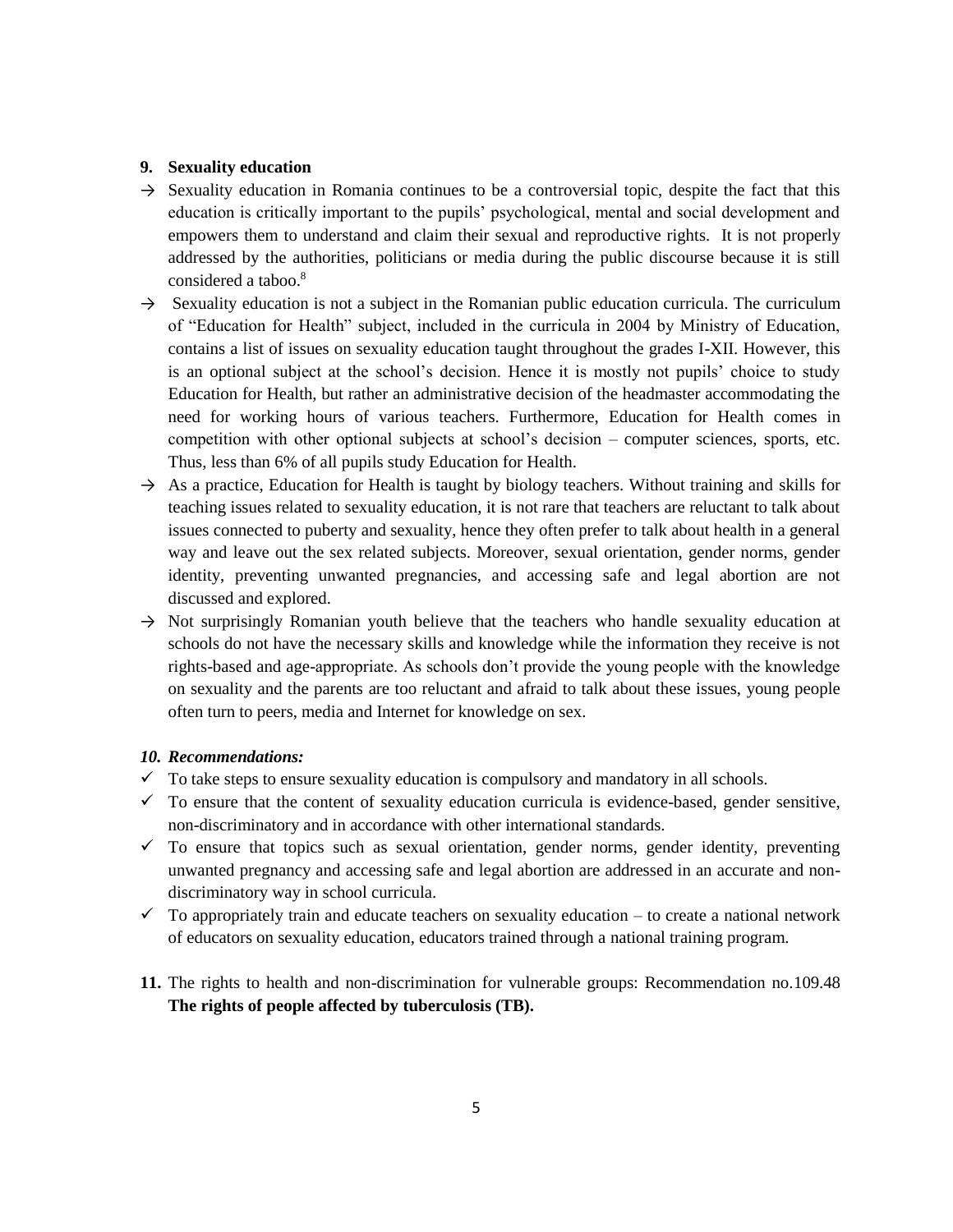- $\rightarrow$  Although the TB control registered important progress over the last 13 years, this progress is mainly due internationally supported programmes, NGO involvement and continuous efforts of the TB medical staff.
- $\rightarrow$  The high number of people affected by tuberculosis is making Romania the E.U. member state with an incidence five times above the average and also one of the lowest rates of treatment success<sup>9</sup>, despite the adoption of the National Strategy for Tuberculosis Control 2015-2020 and multiple interventions and support of international donors.
- $\rightarrow$  Romania has the highest number of drug-resistant TB cases in the EU and an estimated number of deaths from TB almost seven times higher compared to EU/EEA average (5.5%ooo, respectively 0.8%ooo–data for 201410), although TB deaths decreased in Romania from 6 %ooo in 2012 to 5.3%ooo in 2015. The most TB affected population groups are in rural areas, in poorer regions, men, Roma and homeless people. More than 650 children are affected by TB every year (about 4.3% of all new cases).
- $\rightarrow$  The access to modern, internationally recommended molecular diagnosis tools that can offer a rapid and complete diagnosis is available only through international support which contributes to low detection and diagnosis of the cases of drug resistant and extensively resistant tuberculosis.
- $\rightarrow$  Even for those diagnosed, access to a complete, constant and quality treatment remains a significant obstacle: therefore treatment default rate (patients lost to follow-up) is extremely high between 4.8% for the new cases with sensitive TB and 16.6% for those with resistant tuberculosis) $<sup>11</sup>$ .</sup>
- $\rightarrow$  Access to timely and complete treatment for multidrug resistant TB and extremely resistant is still limited: most of the M/XDR TB needed drugs are considered off-label and/or not registered in Romania; therefore they cannot be procured and/or reimbursed from public sources/MoH funds<sup>12</sup>.
- $\rightarrow$  Excessively hospital-centered, the health system is severely underfunded and raises obstacles in front of the universal access to treatment, psychosocial support and services especially for people affected by TB coming from vulnerable groups – such as poor people. This leads to increase in treatment abandon, very low cure rates and death.
- $\rightarrow$  The TB surveillance system is poorly equipped and confronted with the lack of educational resources and interventions to dismantle the current societal culture that favors prejudice, stigma and reluctance to report symptoms.

### *12. Recommendations:*

- $\checkmark$  To operationalize and increase domestic funding for the National Strategy for Tuberculosis Control 2015-2020;
- $\checkmark$  The implementation of the National Strategy for TB Control for 2015-2020 should be supported by the Government of Romania with sufficient and sustainable funding, and necessary changes in the health system. Aspects requiring immediate action include access to adequate treatment regimens and uninterrupted supply<sup>13</sup> of TB drugs for MDR/XDR TB, ambulatory treatment and social support of patients, diagnosis and infection control.
- $\checkmark$  To introduce a national funding mechanism that allow civil society operators to provide subsidized services from national sources that meet the needs of people at risk and/or affected of TB.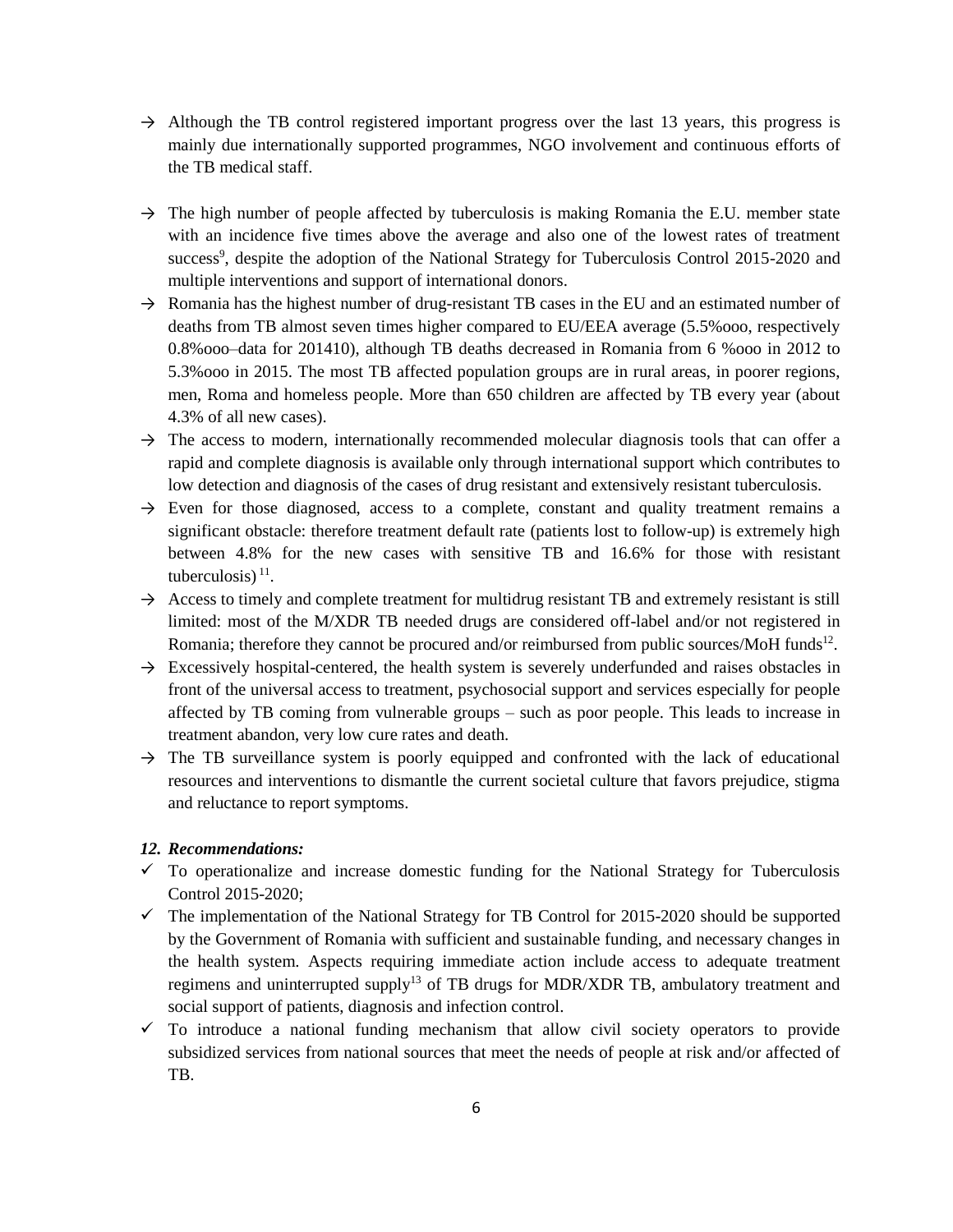- $\checkmark$  To adopt the proposed draft legislation on TB concerning universal access to proper diagnosis, hospitalization, treatment and patient centered care, ambulatory treatment and quality support for adherence to treatment to all people affected by TB, irrespective of their status $^{14}$ .
- $\checkmark$  To adopt and apply the WHO Guidelines for treatment of drug susceptible tuberculosis and patient care<sup>15</sup>, and the international recommendations for treatment of drug susceptible and drug resistant tuberculosis and patient care<sup>16</sup>.
- $\checkmark$  The Central Management Unit of the National Tuberculosis Program requires capacity strengthening (more human resources and adequate funding) to perform its duties such as: regular monitoring, drug procurement and supply management, methodological support for the NTP network, etc.
- $\checkmark$  Consider introducing an update of the National Guidelines for Program Management of Drugresistant Tuberculosis (PMDT) in line with recently released recommendations by the WHO on PMDT, especially on new groups of TB drugs and regimen design for M/XDRTB.<sup>17</sup>
- $\checkmark$  The National Tuberculosis Program has to apply the human rights principles, reduce stigma and implement gender sensitive interventions. To scale up access to Education for Health discipline in the public educational system as an educational tool for preventing and combating stigma and discrimination related to TB status.

- <sup>2</sup> Carusel Association, Policy Paper on access to health care: [http://carusel.org/blog/policy-paper-accesul-la-acte](http://carusel.org/blog/policy-paper-accesul-la-acte-de-identitate/)[de-identitate/;](http://carusel.org/blog/policy-paper-accesul-la-acte-de-identitate/)<http://carusel.org/blog/wp-content/uploads/2015/12/policy-paper-acte-de-identitate.pdf> <sup>3</sup> <http://www.harm-reduction.org/sites/default/files/pdf/romania-global-fund-eng-2016.pdf>
- <sup>4</sup> Carusel Association, "Abuses against vulnerable groups": [http://carusel.org/blog/un-pacient-acuza-patru](http://carusel.org/blog/un-pacient-acuza-patru-jandarmi-ca-i-au-pus-viata-in-pericol/)[jandarmi-ca-i-au-pus-viata-in-pericol/;](http://carusel.org/blog/un-pacient-acuza-patru-jandarmi-ca-i-au-pus-viata-in-pericol/) [http://carusel.org/blog/scrisoare-deschisa-nesemnata/;](http://carusel.org/blog/scrisoare-deschisa-nesemnata/) <http://carusel.org/blog/dinte/>

l

<sup>&</sup>lt;sup>1</sup> Viata medicala, No. 24 (1430), "Cascada îngrijirilor HIV în România", article, [http://www.viata](http://www.viata-medicala.ro/Cascada-ingrijirilor-HIV-in-Romania.html*articleID_11409-dArt.html)[medicala.ro/Cascada-ingrijirilor-HIV-in-Romania.html\\*articleID\\_11409-dArt.html](http://www.viata-medicala.ro/Cascada-ingrijirilor-HIV-in-Romania.html*articleID_11409-dArt.html)

<sup>&</sup>lt;sup>5</sup> NGOs Open letter to the mayor of sector 5 of Bucharest, [http://carusel.org/blog/54-de-organizatii-au-transmis](http://carusel.org/blog/54-de-organizatii-au-transmis-astazi-primarului-sect-5-daniel-florea-o-scrisoare-de-protest-impotriva-deciziei-primariei-de-a-evacua-centrul-caracuda-din-ferentari/)[astazi-primarului-sect-5-daniel-florea-o-scrisoare-de-protest-impotriva-deciziei-primariei-de-a-evacua-centrul](http://carusel.org/blog/54-de-organizatii-au-transmis-astazi-primarului-sect-5-daniel-florea-o-scrisoare-de-protest-impotriva-deciziei-primariei-de-a-evacua-centrul-caracuda-din-ferentari/)[caracuda-din-ferentari/;](http://carusel.org/blog/54-de-organizatii-au-transmis-astazi-primarului-sect-5-daniel-florea-o-scrisoare-de-protest-impotriva-deciziei-primariei-de-a-evacua-centrul-caracuda-din-ferentari/)[http://carusel.org/blog/wp-content/uploads/2017/04/Scrisoare-de-protest-](http://carusel.org/blog/wp-content/uploads/2017/04/Scrisoare-de-protest-%C3%AEmpotriva-deciziei-de-evacuare-a-centrului-Caracuda.pdf) [%C3%AEmpotriva-deciziei-de-evacuare-a-centrului-Caracuda.pdf;](http://carusel.org/blog/wp-content/uploads/2017/04/Scrisoare-de-protest-%C3%AEmpotriva-deciziei-de-evacuare-a-centrului-Caracuda.pdf)

 $6$  See Art.650 of the Law 95/2006 regarding the reform in the field of health care.

<sup>&</sup>lt;sup>7</sup> See Art.198 of the Penal Code.

<sup>8</sup> 67 NGOs' Call to the Ministry of Education for introducing sexuality education in schools, available at http://www.hotnews.ro/stiri-esential-20451688-apel-pentru-introducerea-educatiei-sexuale-scoli-adresatministerului-educatiei-peste-60-ong-uri.htm.

<sup>9</sup> European Center for Disease Prevention and Control, World Health Organization Regional Office for Europe, Tuberculosis surveillance and monitoring in Europe 2017, available at

http://ecdc.europa.eu/en/publications/Publications/ecdc-tuberculosis-surveillance-monitoring-Europe-2017.pdf <sup>10</sup> European Centre for Disease Prevention and Control/WHO Regional Office for Europe. Tuberculosis surveillance and monitoring in Europe 2016, page 80

<sup>11</sup> http://ecdc.europa.eu/en/healthtopics/Tuberculosis/epidemiological\_data/Documents/2017/ecdc-tbsurveillance-monitoring-eur-2017-profile-romania.pdf

<sup>&</sup>lt;sup>12</sup> Call for an Inclusive New Financial Allocation for the TB Control Programme in Romania, The Romanian Country Coordination Mechanism addressing the Thirty Sixth Meeting of the Global Fund Board (annex 3)

<sup>13</sup> http://www.raa.ro/wp-content/uploads/2016/05/1.2.-WHO-report-Legal-Impediments-in-centralised-TB-drugsprocurement-in-Romania.pdf